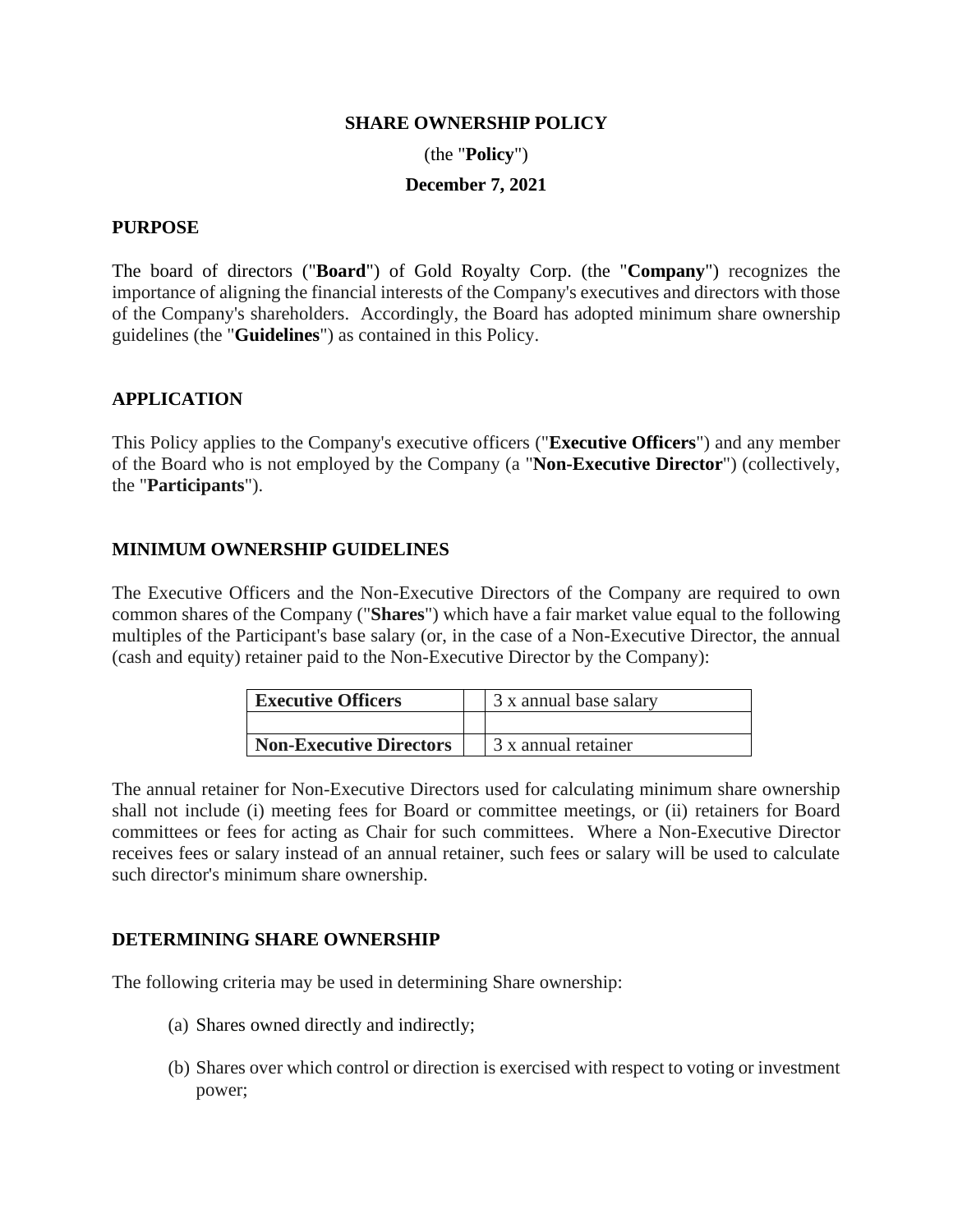- (c) Shares owned jointly or separately by the individual's spouse;
- (d) Shares held in trust for the benefit of the Participant, the Participant's spouse or children; and
- (e) restricted share units, performance share units and deferred share units granted under the Company's long-term incentive plan (whether vested or not vested).

Unexercised stock options (whether vested or not vested) will be excluded for the purpose of determining Share ownership.

# **VALUATION**

The value of the Participant's Share ownership requirement is based upon his or her then current base salary or annual retainer, as applicable. On an annual basis, the Board will determine whether a Participant meets the applicable Guidelines. The Board will make such determination based on the average closing price of the Company's Shares on the New York Stock Exchange for the last 20 trading days of the prior calendar year. Participants will be advised on an annual basis whether they meet the Guidelines. In the event that the market value of Shares owned by a Participant falls below the original purchase price actually paid by the Participant for such Shares, the original purchase price may be used when calculating the Participant's Share ownership.

In the event of an increase in a Participant's base salary or annual retainer, he or she will have five years from the time of the increase to acquire any additional Shares required to meet these Guidelines.

## **RETENTION RATIO**

While the Participant is not in compliance with his or her ownership requirement, the Participant must retain an amount equal to 50% of his or her net shares ("**Net Shares**") received as a result of the exercise of stock options or the vesting of any restricted share units, performance share units or deferred share units granted to the Participant by the Company. Net Shares are those Shares which remain after Shares are sold to pay any applicable exercise price for stock options and to satisfy any tax obligations arising in connection with the exercise of stock options or the vesting of restricted share units, performance share units or deferred share units, as the case may be.

#### **COMPLIANCE AND TIMING**

Each Participant is expected to meet the applicable Guideline level of Share ownership within five years after first becoming subject to these Guidelines.